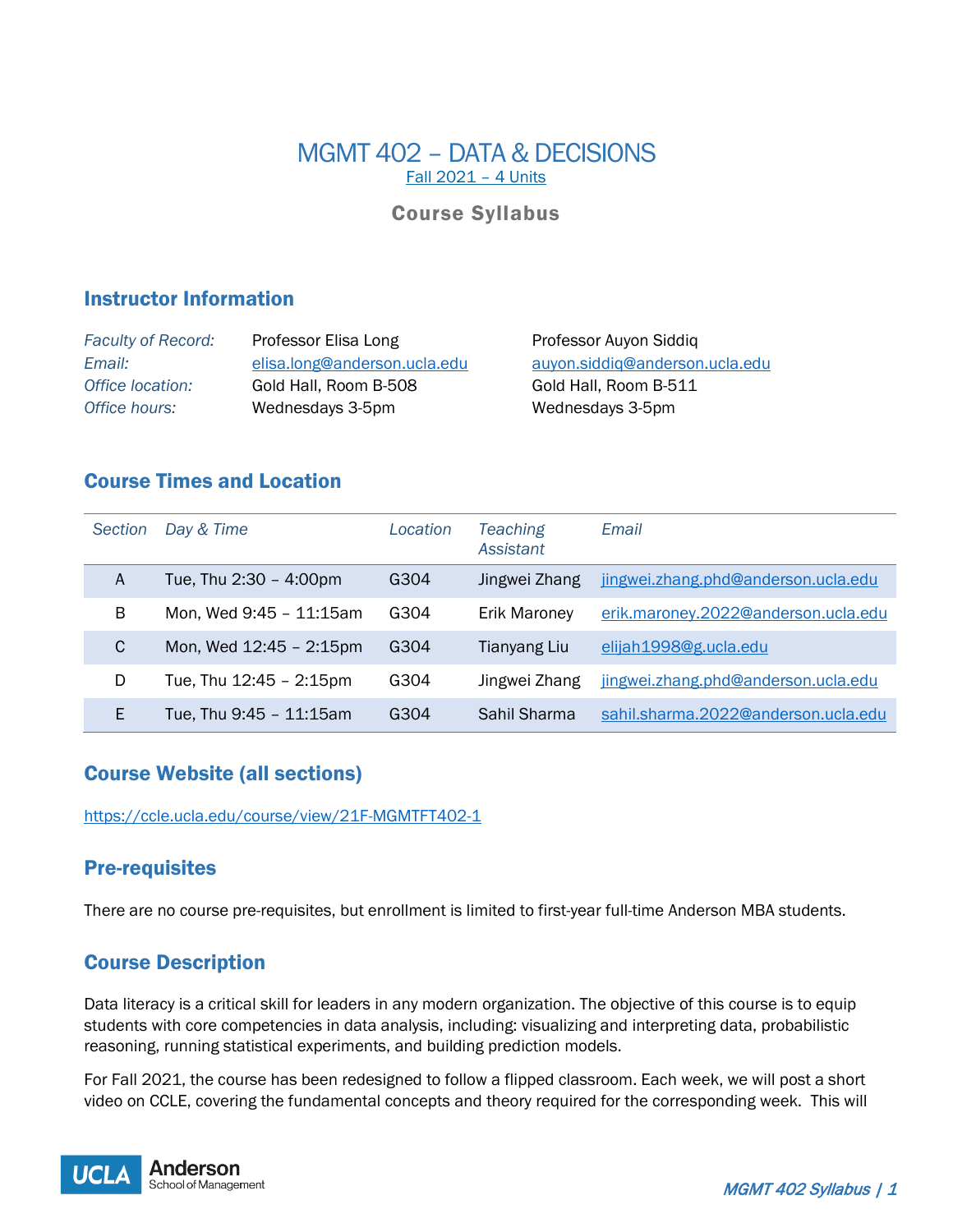allow us to utilize our in-class time for more experiential learning, with each week consisting of one lecture or discussion and one in-class lab. In the lab sessions, you will apply what you've learned to complete an inclass assignment with your learning team. Labs will be completed using the statistical package R, with support from the teaching assistants.

# Course Objectives

At the end of the course, students will be able to:

- 1. Generate summary statistics and graphs from raw datasets.
- 2. Formulate an A/B test using raw data on a micro-experiment between two groups and test for statistical significance.
- 3. Describe a dataset and analyze linear relationships between variables.
- 4. Run a logistic regression and compute model accuracy in an out-of-sample test.

## Class Preparation

We will cover a significant amount of material over 10 weeks. This course will emphasize the practical application of data analysis, but you will still be expected to gain a sound understanding of the underlying concepts. We will assume a quantitative background at the level of the GMAT/GRE. You may also find it helpful to independently refresh yourself on these topics toward the beginning of the course*. No prior programming experience is necessary for this course.* 

# Course Materials

### Course Reader

• Cases may be purchased at:<https://ucla.redshelf.com/book/1920093>

### **Software**

We will use the free statistical package R for all lab assignments, using the R Markdown environment.

- First, download and install R:<https://cloud.r-project.org/>
- Second, download and install RStudio Desktop: <https://www.rstudio.com/products/rstudio/download/>

### Online Resources

- A free and helpful resource for R:<https://moderndive.com/>
- A collection of charts and visualizations using ggplot in R:<https://www.r-graph-gallery.com/>

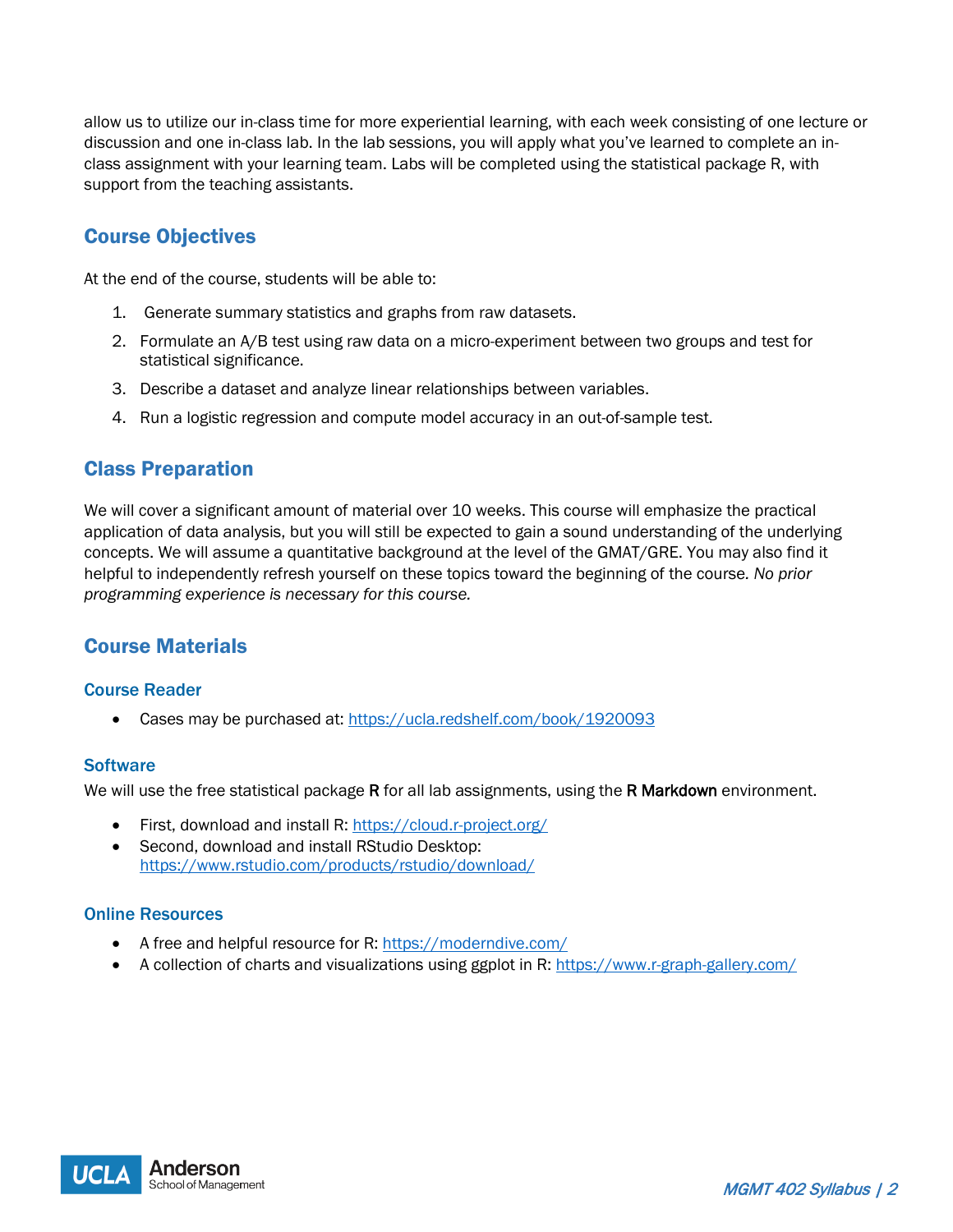# Grading and Assignments

## Grades

Your overall course grade will be determined by how your performance on graded assignments ranks in comparison with other students in the class according to the core course grade distribution at Anderson.

A+ or A (20%), A- (25%), B+ or B (45%), B- or below (10%)

Final grades will be based on the following assignments and weighted percentages.

| Assignment                   | % of Grade |
|------------------------------|------------|
| R labs (group)               | 35%        |
| Cases (group)                | 15%        |
| Quizzes (individual)         | 20%        |
| Peer evaluation (individual) | 10%        |
| Final exam (individual)      | 20%        |

## R Labs (35%)

Eight in-class R labs are to be completed in your learning teams, each worth 5%. Only your top seven lab scores will count towards your final grade. The labs are intended to be mostly completed during the allotted class time; however, you may need to finalize your submissions after class. The deadline to submit each lab is Sunday night following that week's lab. The purpose of the labs is to provide an opportunity to apply the concepts from lecture to analyze real datasets and collaborate with members of your learning team.

## Cases (15%)

Three cases are to be completed within your learning team, each worth 5%. Cases are available in the Course Reader. Additional instructions and questions will be posted on CCLE.

- Innovation at Uber
- Real Estate
- Nomis

### Quizzes (20%)

Four online quizzes are to be completed **individually**, each worth 5%. Quizzes are concept checks of course material and should not take much time. After questions are posted, you will have 48 hours to submit answers on CCLE.

### Peer Evaluation (10%)

Each learning team member will assess the contributions of your fellow team members at the end of the quarter. Failure to complete the evaluation of your teammates will adversely affect your grade.

### Final Exam (20%)

An in-person final exam is to be completed **individually**. The exam is open-notes and requires a calculator. To perform well on the exam, you should be comfortable with performing basic calculations by hand, at a difficulty level similar to the problems covered in class. The exam will NOT require the use of R. There is no make-up for the exam, except under exceptional circumstances. Please reach out to us if this is an issue.

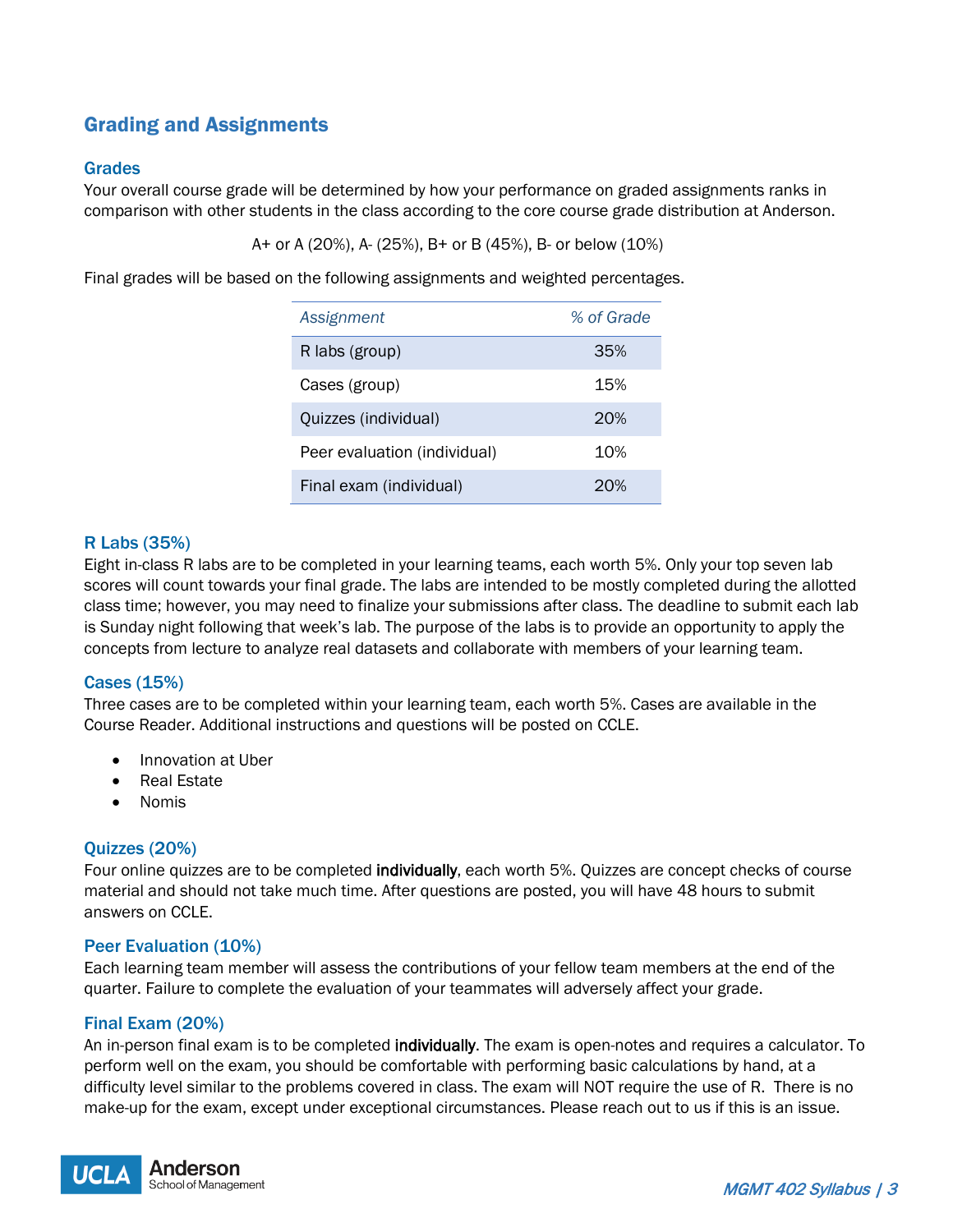# UCLA Policies

### Code of Conduct

All participants in the course are bound by the UCLA Student Conduct Code: <https://deanofstudents.ucla.edu/individual-student-code>

### Honor Code

The UCLA Anderson Honor Code will apply at all times, and we expect you to strictly adhere to this policy: <http://www.anderson.ucla.edu/Documents/areas/adm/web/AndersonHonorCode.pdf>

### Academic Integrity

UCLA is an institution of learning, research, and scholarship predicated on the existence of an environment of honesty and integrity. As members of the academic community, instructors, students, and administrative officials are all responsible for maintaining this environment. It is essential that all members of the academic community practice academic honesty and integrity and accept individual responsibility for their work. Academic misconduct is unacceptable and will not be tolerated in this course. Cheating, forgery, dishonest conduct, plagiarism, and collusion in academic misconduct erode the University's educational, research, and social roles. Students who knowingly or intentionally conduct or help another student engage in acts that violate UCLA's expectations of academic integrity will be subject to disciplinary action and referred to the Dean of Students' Office. Please familiarize yourself with UCLA's Academic Integrity Policy and speak to your instructor if you have any questions about what is and is not allowed in this course. <https://www.deanofstudents.ucla.edu/Academic-Integrity>

### COVID Policies

Students must adhere to the current campus directives related to COVID-19 mitigation, and refusal to do so may result in the student being asked to leave the classroom or referred to the UCLA Office of Student Conduct.

# Accessible Education & Inclusive Education

### Disability Services

UCLA is committed to providing a barrier free environment for persons with documented disabilities. If you are already registered with the Center for Accessible Education (CAE), please request your Letter of Accommodation in the Student Portal. If you are seeking registration with the CAE, please submit your request for accommodation via the CAE website. Students with disabilities requiring academic accommodations should submit their request for accommodations as soon as possible, as it may take up to two weeks to review the request. For more information, please visit the CAE website [\(www.cae.ucla.edu\)](http://www.cae.ucla.edu/), visit the CAE at A255 Murphy Hall, or contact CAE by phone at (310)825-1501.

### Equity, Diversity, and Inclusion

Please familiarize yourself with UCLA Anderson's commitment to maintaining an equitable, diverse, and inclusive community: <https://www.anderson.ucla.edu/about/equity-diversity-and-inclusion>

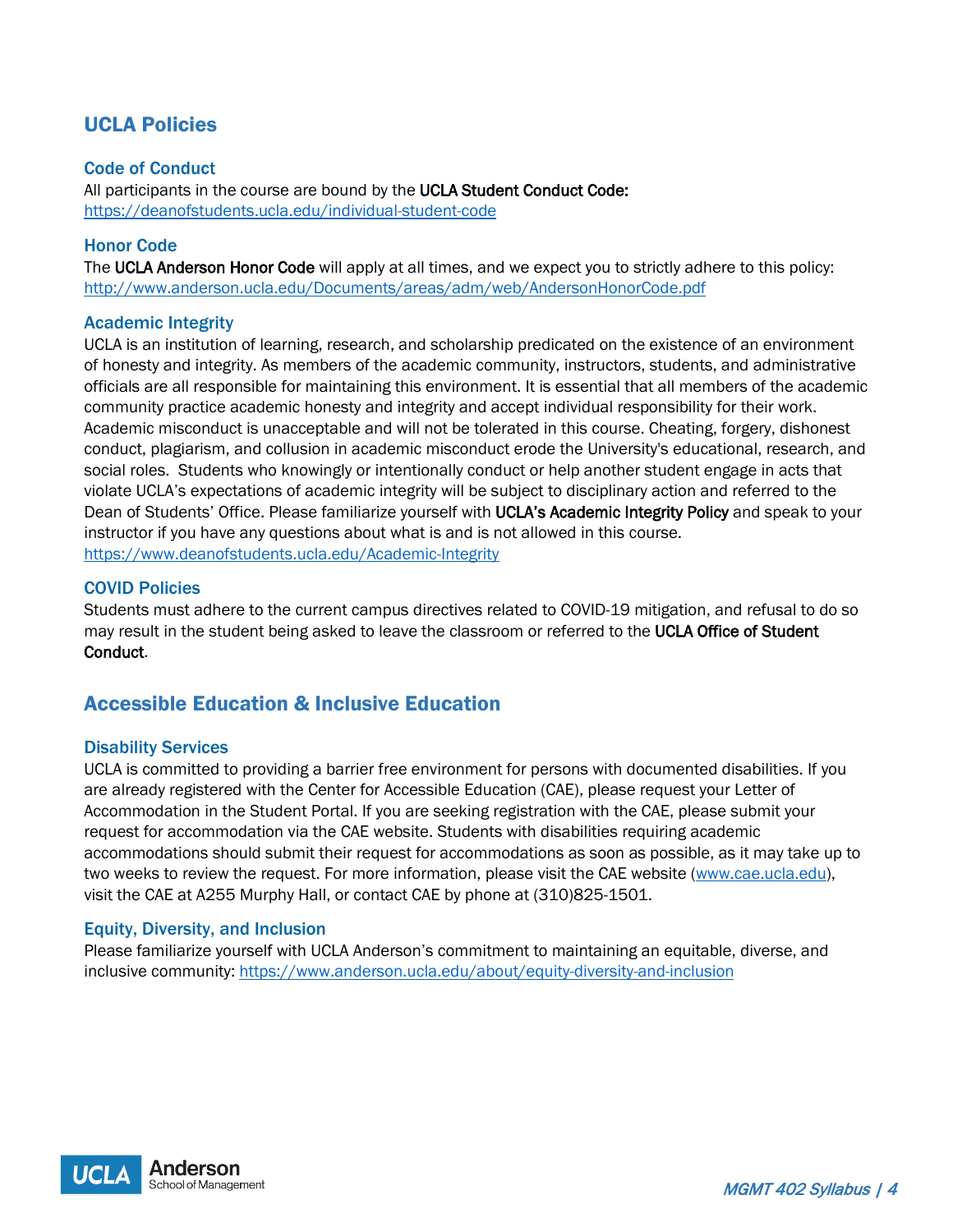# TA Review Sessions

| Date       | <b>Topic</b>                      | <b>Time</b>                  | Location                   | TA                         |
|------------|-----------------------------------|------------------------------|----------------------------|----------------------------|
| Fri Sep 24 | Data Visualization                | $11am-12pm$<br>2pm-3pm       | <b>B313</b><br><b>B313</b> | <b>Erik</b><br><b>Erik</b> |
| Fri Oct 1  | <b>Hypothesis Testing</b>         | $11am-12pm$<br>2pm-3pm       | <b>B313</b><br><b>B313</b> | Sahil<br>Sahil             |
| Fri Oct 8  | Linear Regression                 | $11am-12pm$<br>2pm-3pm       | <b>B313</b><br><b>B313</b> | Erik<br>Tianyang           |
| Fri Oct 15 | Multiple Regression               | $11am-12pm$<br>2pm-3pm       | <b>B313</b><br>B313        | Erik<br>Tianyang           |
| Fri Nov 5  | <b>Variable Selection</b>         | $11am-12pm$<br>2pm-3pm       | D313<br>D313               | Tianyang<br>Sahil          |
| Fri Nov 12 | <b>Probability and Simulation</b> | $11am-12pm$<br>2:30pm-3:30pm | D313<br>D313               | Tianyang<br>Sahil          |
| Fri Nov 19 | Logistic Regression               | $11am-12pm$<br>2pm-3pm       | D313<br>D313               | Jingwei<br>Jingwei         |
| Fri Dec 3  | <b>Course Review</b>              | 11am-1pm<br>2pm-4pm          | B301<br>B301               | Jingwei<br>Jingwei         |

Weekly, optional TA sessions will review important concepts from lecture and provide support for using R.